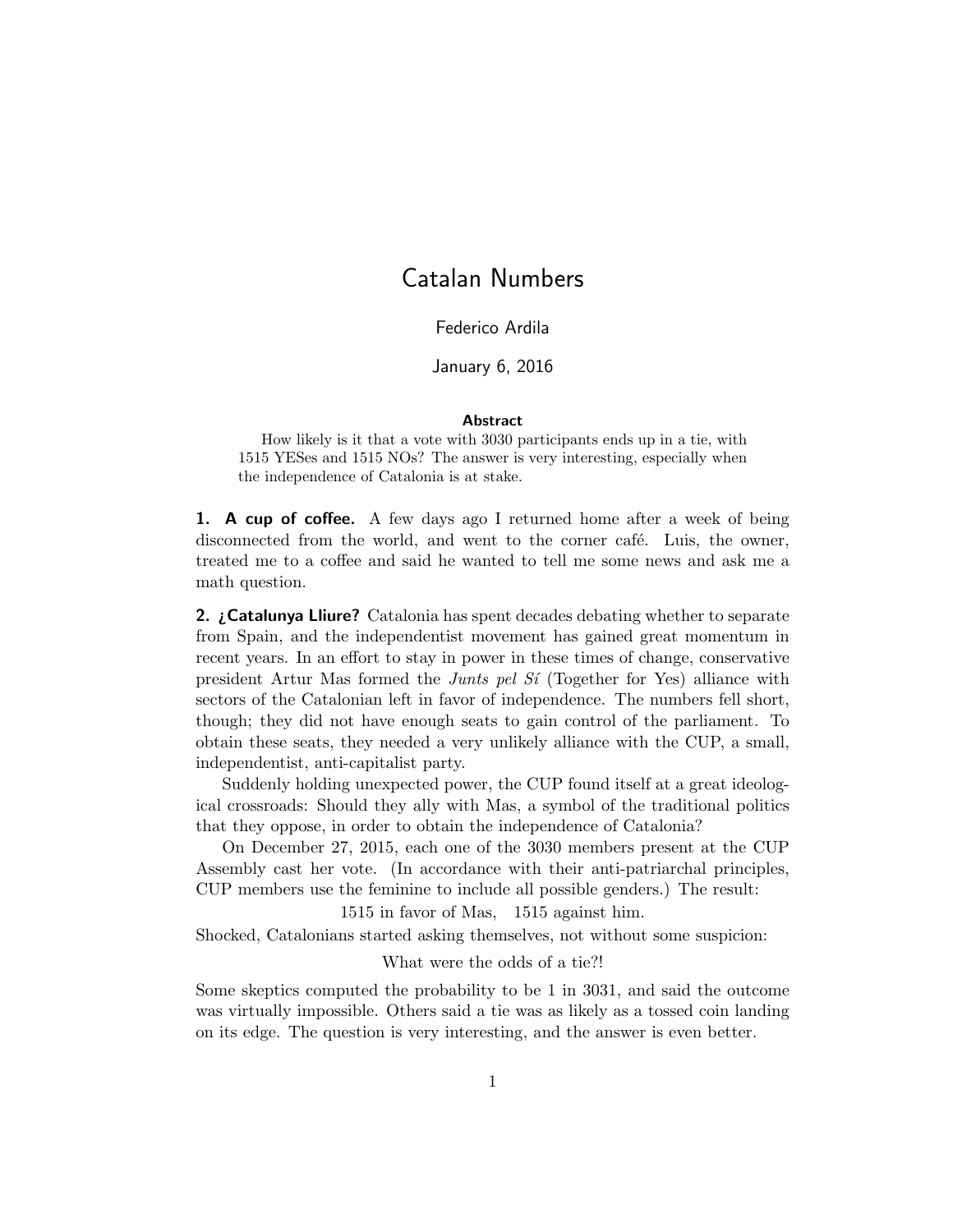**3. Catalan numbers 1.** Let's assume that in a vote with  $2m$  voters, each person can vote YES or NO.<sup>1</sup>

> The probability that the final result is a tie of m YESes and m NOs is approximately  $1/\sqrt{m\pi}$ .

Yes, that's a pi:  $\pi = 3.14159...$  In the specific case that interests us:

The odds that the CUP vote was tied with 1515 YESes and 1515 NOs was approximately 1 in 69.

**3.1. Why**  $2m$  **people?** Luis told me, laughing: "Imagine a member of the CUP who woke up too late to cast her vote. She could have decided the fate of Catalonia all by herself!" For a tie to be possible, the number of voters must be an even number, say 2m.

**3.2. Why**  $1/\sqrt{m\pi}$ ? Imagine we registered the 2*m* votes, in the order they came in: YES, YES, NO, YES, NO, etc. Each voter had two options (YES or NO), for a total of  $2 \times 2 \times \cdots \times 2 = 2^{2m}$  possible voting choices.

Out of those  $2^{2m}$  possibilities, the ties are those with m YESes and m NOs. They correspond to the choices of  $m$  (out of the  $2m$ ) people who will vote YES; the remaining m will vote NO. The number of choices is denoted  $\binom{2m}{m}$  $\binom{2m}{m}$  and called " $2m$  choose m". There is a formula which I could prove to you if we had a bit more time: the number of ties is  $\binom{2m}{m}$  $\binom{2m}{m} = \frac{(2m)!}{m!m!}$  $\frac{(2m)!}{m!m!}$ , where the symbol n! denotes the number "*n* factorial", which is  $n! = 1 \times 2 \times 3 \times \cdots \times (n-1) \times n$ . Therefore:

probability of a tie = 
$$
\frac{(\text{# of possible ties})}{(\text{# of possible voting choices})} = \frac{(2m)!}{m!m! \, 2^{2m}}.
$$
 (1)

In the case of Catalonia, if one had a computer within reach, one could ask it to compute this number for  $2m = 3030$ , and obtain  $1.44938...$ %. But I had just returned from a week away from technology, and I had left my phone at home, so I had to use a napkin. (I had to earn my free coffee, right?)

Fortunately, Stirling discovered a very useful approximation:

$$
n! \approx \left(\frac{n}{e}\right)^n \sqrt{2n\pi} \tag{2}
$$

where  $\approx$  means is almost equal to. Proving this formula requires a bit of calculus. Although I have shown it to my students many times, it never ceases to amaze me. What are  $e = 2.71828...$  and  $\pi = 3.14159...$  mathematicians' two favorite numbers, doing there?!

 $<sup>1</sup>$ As we will explain in Section 3.3, we are making more assumptions about the vote.</sup>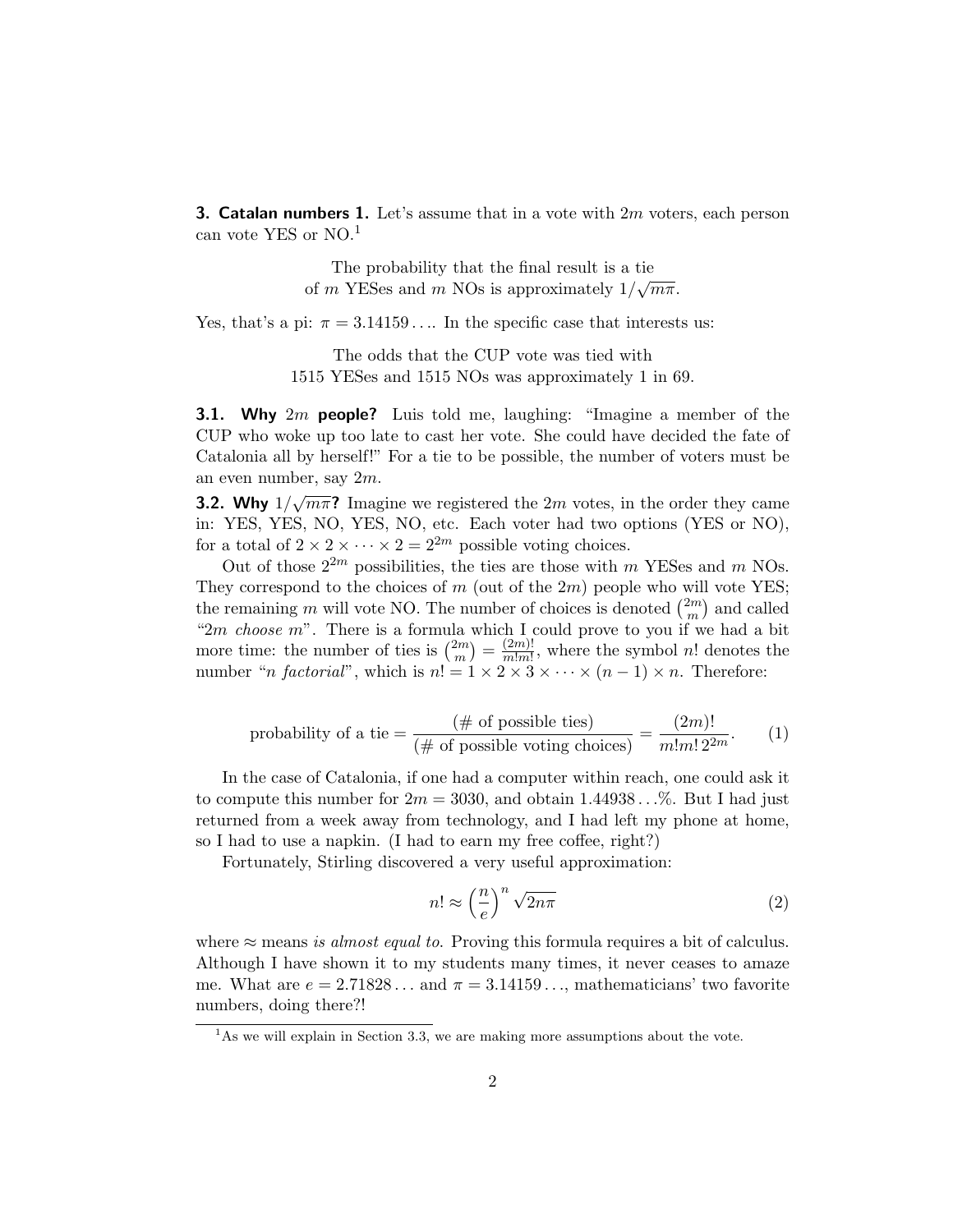Using Stirling's formula (2) we can simplify the probability (1). My wife was at the café with me, and she took the opportunity to dust off her algebra. You should do it too, especially if you are one of those people who enjoy tidying up your desk when it's messy: throwing out everything you don't need, and putting everything else in its right place. The final result is:

probability of a tie = 
$$
\frac{(2m)!}{m!m! 2^{2m}} \approx \frac{1}{\sqrt{m\pi}}
$$
.

and then we were able to estimate this quantity by hand for  $2m = 3030$ :

$$
\sqrt{1515\pi} \approx \sqrt{\text{(more than 1500)}\text{(more than 3)}} \approx \sqrt{\text{about 4900}} \approx \text{about 70.}
$$

So the probability of a tie was about 1 in 70. Indeed, now that I am in front of a computer, I see that

$$
\frac{1}{\sqrt{1515\pi}} \approx \frac{1}{68.989...} \approx 1.44950... \,\%
$$

It is important to ask ourselves: how good is Stirling's approximation? It is very good! For  $2m = 3030$ :

real probability of a tie =  $\binom{3030}{1515}/2^{3030} \approx 1.44938...$ % Stirling's aproximation  $= 1/$ √  $1515\pi \approx 1.44950...$ %.

**3.3. The fine print.** What does it mean to say that the probability of a tie is 1 in 69? We can't very well ask the CUP to vote 69 times, and see if they tie exactly once.

The only way of making sense of this statement is to choose a model of how people vote. Our model to obtain odds of 1/69 is that each person decides independently, and votes YES or NO with equal probability of 1/2. To obtain odds of 1/3031, it appears that the skeptics assumed that the number of YESes is equally likely to be  $0, 1, 2, \ldots, 3029$ , or 3030. This assumption does not seem to have any real basis.

Clearly our model is not exactly correct either, even if the final result of 1515 YESes and 1515 NOs does not make it seem entirely absurd. No model of human behaviour will be exactly correct. Our practice as mathematicians is to choose a model which is close to reality and which we are able to analyze. This practice comes with a huge responsibility: to question every mathematical model critically, especially when its results affect our lives. [1] In that sense, this note is just the beginning of a rigorous analysis.